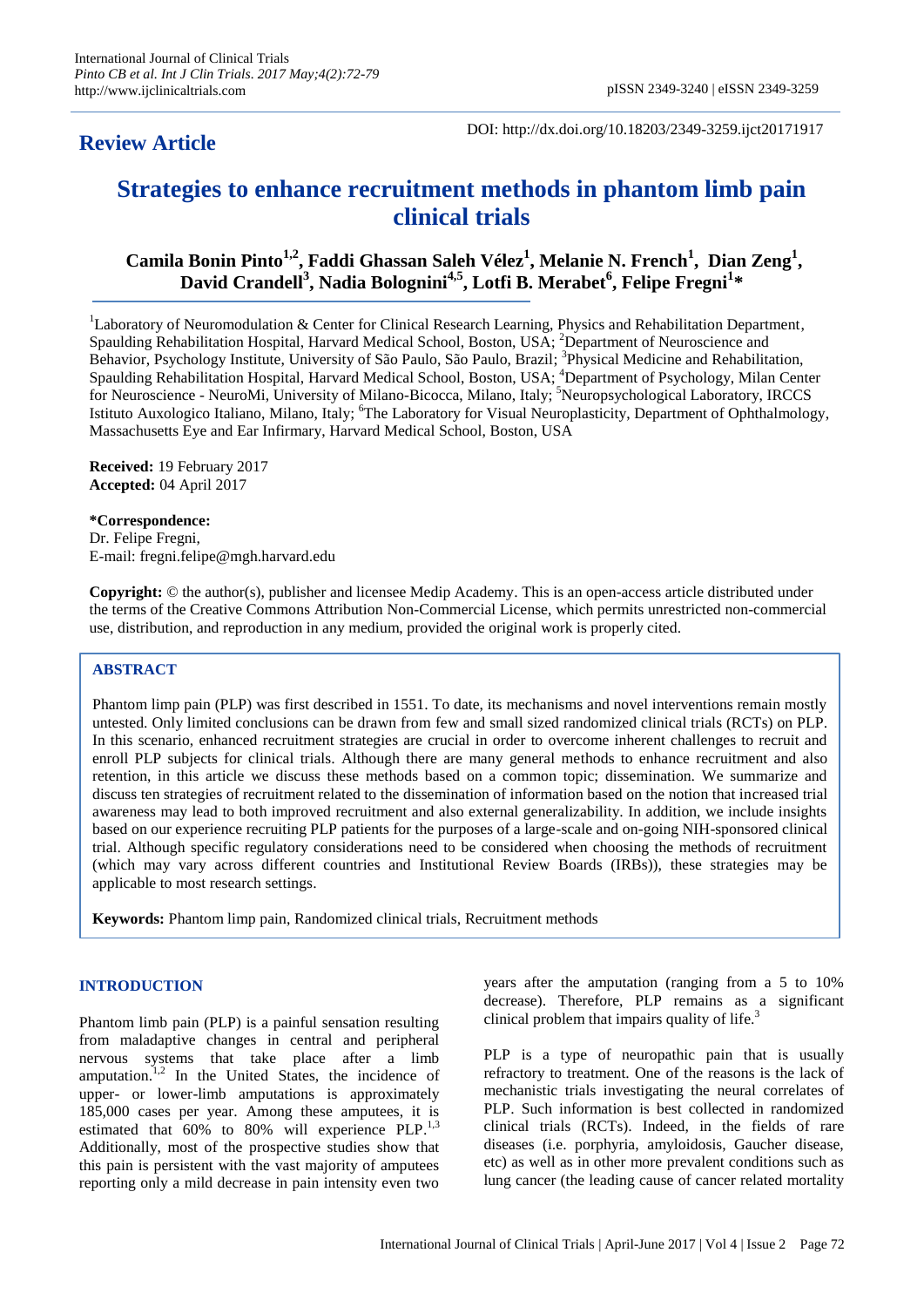in the United states) in elderly populations, lack of efficient number of clinical trials have led to a delay in developing novel treatments for those conditions. $4-8$  In addition, another example is seen in the field of nephrology. Specifically, among the clinical subspecialties with fewer amount of well designed RCTs, in particular due to the small number of potential patients that are interested in participating in a research study. 5,8–10 Similarly, although a few trials have been conducted in PLP, they are mostly small in size and underpowered clinical trials.

One of the reasons for the lack of clinical trials in PLP is the challenge for recruitment in this population. Despite the relatively high prevalence and incidence of PLP, other factors such as mobility, stability, prosthesis selection therapy, can affect recruitment. In addition, other clinical aspects such as severity and frequency of pain episodes, previous pain related diseases, and comorbidities can also lead to slow recruitment rates and inability to reach the target sample size. $11$ 

In fact, we have designed and commenced a relatively large clinical trial in PLP sponsored by NIH to understand the neural mechanisms of this condition and test a new intervention for pain. <sup>12</sup> Given our experience in this trial, we propose and discuss ten strategies of recruitment based on a common topic, that is; dissemination. We discuss challenges and potential benefits of such strategies related to enhancing awareness of the trial.

# **STRATEGY 1: NEWSPAPER AND MAGAZINE ADS**

Raising awareness among the general population is an essential step for a successful recruitment plan. In this regard, print advertisements such as newspaper and magazine ads, have become a primary option for many research studies.<sup>13</sup> This is an excellent strategy to reach a broader population and has shown promising results for diseases that have a high prevalence. As an example, a study recruiting subjects with diagnosis of type II diabetes, reported state and local print advertisements to be second and third most effective recruitment strategies employed respectively, contributing to a recruitment of up to 41% of their subjects.<sup>14</sup>

Even though a patient"s motivation to participate in clinical research may vary, a study by McDonald et.al. 2006 showed that 16% of the adults would consider participating in an RCT if they have access with the trial information. In addition to that, two different studies aiming to identify the primary learning sources that patients utilize to consider their participation in clinical trials showed that reading materials regarding the study procedures influenced about 41% of potential subjects.<sup>11,15</sup>

Although sometimes it can be effective, other times the yield rate is poor, as ads target a broad population. Recruitment is especially challenging for PLP studies when compared to recruiting for other pain syndromes, as PLP has a relatively low prevalence.<sup>16</sup>

One point of consideration is whether to promote ads only in newspapers and magazines that amputees will read or also the general population. Given that PLP is a unique population that might have mobility limitations, prospective participants may access to fewer publications distributed in public transportation locations and on street-corners. However, family and friends of PLP patients may also transmit this information. There is little data showing whether also targeting a general population would be beneficial.

A particular option for targeting PLP subjects is the "in Motion" Magazine published by the Amputee Coalition.<sup>17</sup> This nationally distributed magazine can reach a large amount of potential eligible participants. However, it cannot target specific locations near the study center. Other options include local, state specific, and regional print distributions that are available in the research center area. As an example for Boston based studies, the New England Amputee Association prints newsletters that are distributed in local meetings. 18

#### **STRATEGY 2: ONLINE AND SOCIAL MEDIA ADS**

Similar to print advertisements, online ads and social media are a convenient and cost effective recruitment method to reach a large population. Nowadays, internet and social media have become a primary source of information. Approximately 87% of adults in the United States utilize internet as primary method to acquire information and 76% of them use social networking sites.<sup>19</sup> Compared to traditional strategies such as newspaper advertisement which are limited by space and time, online ads are more flexible, cost-effective, timeefficient, and easy to implement.<sup>20,21</sup> In particular, a review by Topolovec-Vranic (2016) reported that 6 out of 8 studies targeting hard-to-reach populations found this to be the most effective method of recruitment.<sup>22</sup>

However, there are specific drawbacks that can affect this type of recruitment strategy. One of those is the existence of multiple competing online advertisements. Therefore, it is important to assess the successful rate of site visits and other metrics of contact in order to evaluate its efficacy and perform pertinent modifications when necessary.

Although there may not be specific considerations for online ads and social media for PLP trials, adequate strategy should include actions such as: (1) use of simple and clear sentences to illustrate key aspects of the trial improving comprehension and readability; (2) use of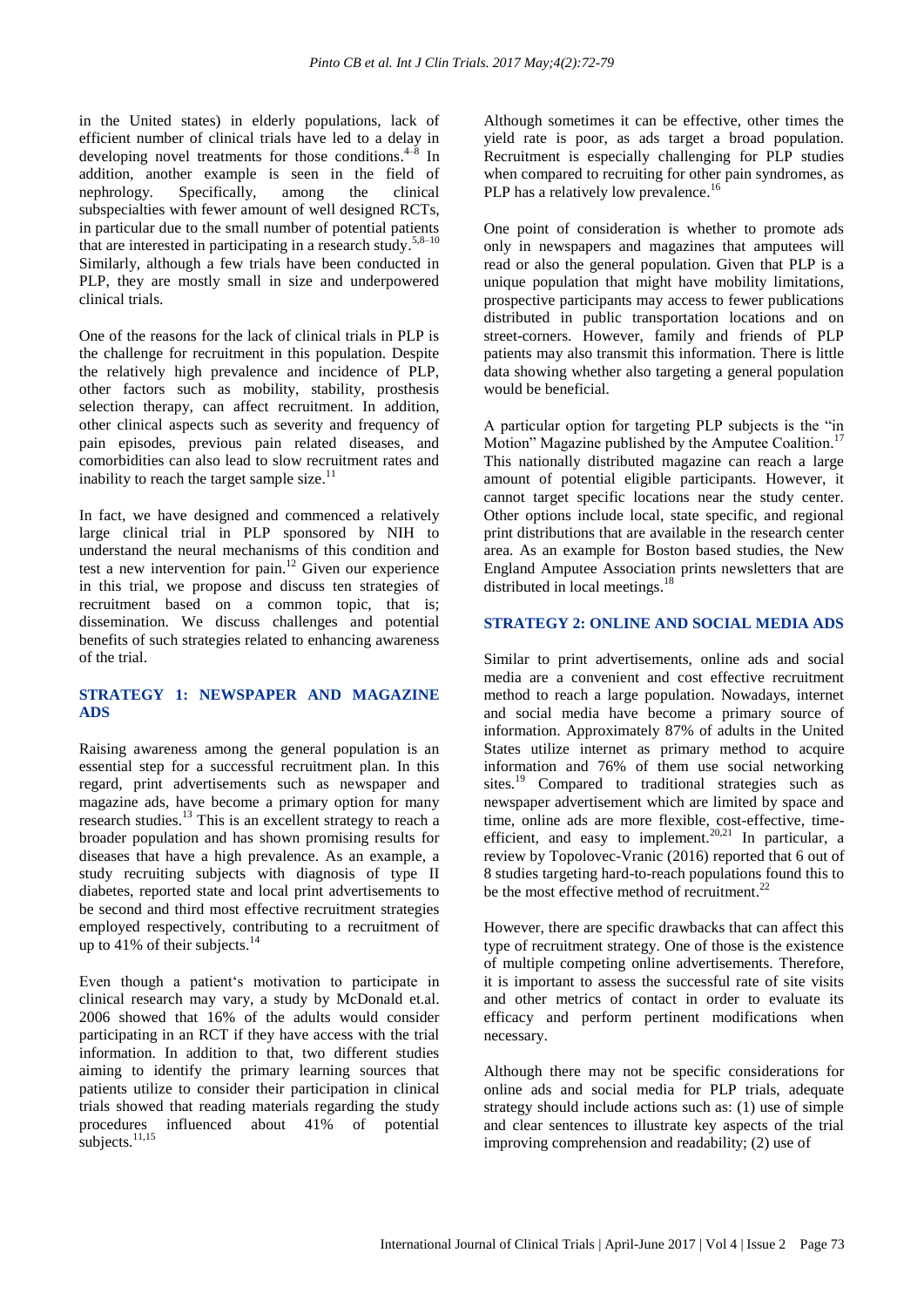graphics and videos to reach an increasing visual-media based audience; (3) continued monitoring of the contacted population. 23,24

#### **STRATEGY 3: MASS CAMPAIGN WITH FLYERS**

Additional broad-based recruitment strategies are flyers and brochures, which are low cost and relatively low effort. However, similar to other broad-based recruitment strategies, it is less effective for the recruitment of clinical populations, especially those with low prevalence. This strategy may be useful to enhance awareness of family members and friends and may represent the first contact with trial information for patients with PLP. A study in subacute and chronic low back pain showed that about 3% of enrolled subjects had their first contact with the study through posted flyers.<sup>25</sup>

In the same way, it is important to identify the target population profile in order to define the extent of distribution in order to optimize time efficiency. In the case of PLP population, amputee clinics, support groups and prosthetic companies are adequate locations to distribute flyers. In addition, study staff can be encouraged to place flyers in community areas that receive high traffic, such as designated public transportation areas, libraries, community centers and gyms. A study utilizing flyers in high traffic areas (near hospital elevators) were reported to be among the most effective strategies. <sup>26</sup> Although flyer distribution may seem straightforward, training a research team to develop and select target locations can be a difficult task. Therefore, it is worth spending time training and implement flyer recruitment strategies.

#### **STRATEGY 4: DEVELOPING A BLOG/WEBSITE**

Social media dissemination through blogs or websites is a concept that has been more recently explored since it enables wide dissemination throughout different populations. On the other hand, most articles argue that even though this generates a large amount of interested participants, the actual yield is usually very low. 24,27 It is only when the study generates topics of "human interest" that social media is effective. Therefore, a mass campaign of online dissemination could be effective for enrollment only when captivating and media-appropriated materials are created in regards of the research topic. However, in order to achieve efficient results, it requires a large dedication of time by the research staff. 13,28

A website or blog may be useful to disseminate information for PLP subjects. In fact, a blog discussing topics related to PLP would also be useful. Such topics should be: (1) aspects of daily living of an amputee with PLP; (2) theories that explain the underlying mechanism of PLP; (3) general problems that an amputee might encounter in the acute and chronic phases of post amputation; (4) tips for adequate care of the stump or prosthesis.

There are several easy resources to help with blogging such as a Facebook page blog. In this setting, weekly or biweekly posts can be uploaded discussing topics related to pain, PLP and amputees. The main goal is to produce updated posts and discussions as well as open forums that allow readers to solve questions and enquires. Moreover, easy templates for website creation can also help to create more customized websites. Such websites and blogs may help to enhance communication with PLP subjects serving as a source for patients and clinicians.

## **STRATEGY 5: DISSEMINATION THROUGH PHONE CALLS**

Phone calls are a method that provides direct communication with potential participants; however, due to Institutional Review Boards (IRBs) regulations, the patient must be the first to establish contact using this method.

The vast majority of IRBs do not allow researchers to "cold call" potential participants. Therefore, this cannot be adopted as an immediate recruitment strategy. However, this method may be relevant to establish a bridge of communication after the research group is initially approached by a potential participant or a subject consents to be called. This may be particularly useful for the PLP patients, who would not require leaving their home to have access to the study information, which was already proven to be efficacious in other trials with populations with mobility difficulties. 29

Despite the advantages of a direct phone contact, some challenges exist. It may not be easy to reach participants during normal business hours. In addition, when talking on the phone, social cues are hard to interpret. Also, it may be more difficult to explain complex information over the phone.

To overcome these potential communication barriers, one suggestion is to use a simple telephone script with plain language. This will help to guide the call and assure that the information is consistently and accurately communicated. Although this is a useful method, it is also relevant to point out that in person first-contact can double the response rate obtained by phone call.<sup>30</sup> In addition, although online methods have substituted the need for regular calls, this method should not be underappreciated.

### **STRATEGY 6: TARGETED CAMPAIGN TO SUPPORT GROUPS**

Targeted campaign to support groups is among the most effective methods of recruitment.<sup>31</sup> This strategy allows one on one communication with the target population Investigators can respond to questions and concerns by clarifying aspects of the trial in person, which may help potential participants feel more confident in making the decision to enroll in the trial. In order to get a patient's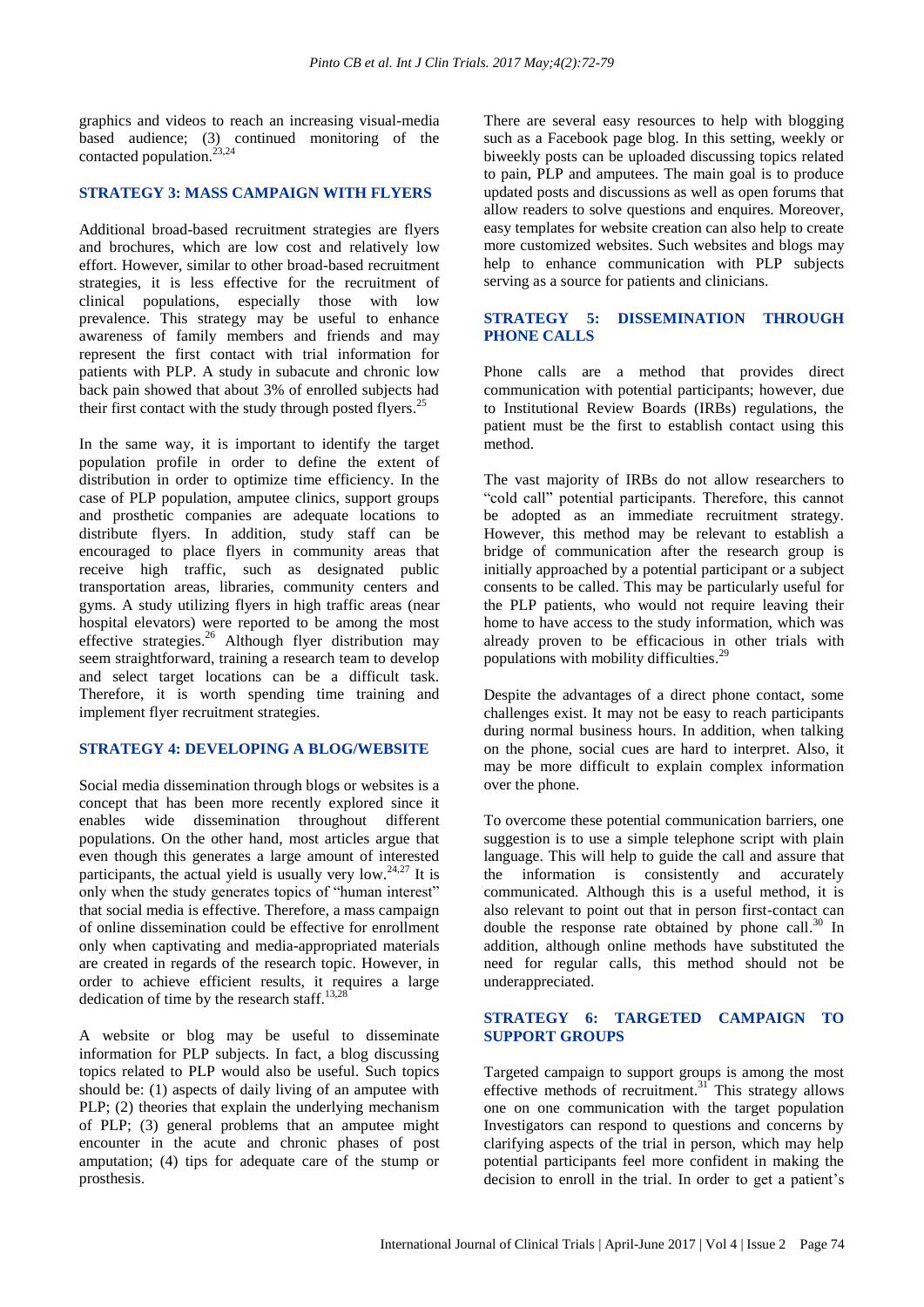attention, it is encouraged not just to discuss the trial but to increase the awareness of the condition that is being studied. $32,33$  However, it may not be easy to schedule support group meetings presentations. In addition, many meetings many have low turn-out rates. 34

In regards to our trial, the New England area has the following support groups: (1) New England Amputee Association (NEAA); (2) COP Amputee Association (COPAA); (3) Amputee Networking group at UMass Memorial Medical Center; (4) Limb Loss support group at Clinton Hospital, MA; (5) Support group at Kent hospital; (6) Spaulding Rehabilitation Hospital support group. We have performed several talks and received a number of follow-up calls. From these meetings, there was one subject that enrolled in the trial. However, this strategy is extremely time demanding and costly.

An adequate plan of action is to establish close communication and frequent follow-up with support group administrators as well as to participate in the events organized for the groups. Active participation in numerous support groups ensures an increase in the contacted population.

#### **STRATEGY 7: DISSEMINATION TO THERAPISTS**

Physical therapists are at the frontline working with amputees with or without PLP, with many reporting spending 80% of their time with direct patient care.<sup>35</sup> This high degree of patient contact time suggests that they may be great proxies in relaying information about a given study. $3\overline{6}$ 

Nevertheless, in some cases health care providers are not familiarized with clinical trials methodology or the details of a specific study, thus increasing the difficulties explaining study information to potential trial participants. In addition, as they have competing interests and clinical responsibilities, research may be viewed as additional work.<sup>3</sup>

In this context, providing adequate training that includes clear explanation of all study procedures, and sharing trial information and preliminary results, as well as frequent follow up meetings seems to be a feasible practice that could overcome potential difficulties and may optimize enrollment rates. Training methods might include educational presentations and seminars as well as group meetings.

In addition, others strategies such as: (1) payment of protected research time; (2) the inclusion in particular trial procedures; (3) continuing education credits after attending research presentations or (4) the invitation to collaborate on publications. In this regard, Kenyon and collaborators (2005) showed that increasing training time and payment of protected research time could increase on

average 69% of the recruitment rates when compared with the same rates 6 months prior to this modification. Therefore, increased training can be a feasible solution to improve recruitment rates in clinical trials.<sup>37</sup>

A potential strategy to enhance this relationship is to increase active participation in study procedures as well as the providing weekly thank you notes, prizes for best recruiter, and emails reminders.

### **STRATEGY 8: DISSEMINATION TO CLINICIANS**

Clinicians represent an excellent source of potential eligible participant referral, since patients usually pay more attention to health care providers. However, recent data showed a lack of communication between the research staff and clinical practitioners. 38,39 This lack in communication increases the challenges in improving dissemination of the components of novel trials.<sup>40</sup>

A clinician"s lack of time is the principal factor that can hinder recruitment, as most physicians already have a heavily demanding schedule with between appointments, rounds, and other administrative duties related to their work. <sup>38</sup> Moreover, there is also a group of clinicians that may lack interest to collaborate in clinical research.

Nonetheless, particular efforts should be directed in improving clinicians" collaboration as current literature shows greater enrollment rates in studies in which the physician provided information in an understandable language and built a trustworthy relationship with potential participants. 38

Clinicians" primary specialty interest may be an important factor to facilitate this process. In our trial, we plan to continue targeting physiatrists, neurologists, and anesthesiologists involved in the management of chronic and neuropathic pain. In addition, other groups, such as orthopedic, vascular and trauma surgeons that are in direct contact with this PLP population will remain as a target of consideration. Therefore, a strategy will be to increase their involvement through activities such as ground rounds talks and departmental presentations. 41,42

Discussions about protected time to execute research in the case of residents can be fundamental and also facilitate this collaboration. Moreover, the development of academic projects involving residents and fellows can enhance interest and be beneficial for both sides.

### **STRATEGY 9: DISSEMINATION TO SPECIFIC CLINICS**

Outpatient clinics are another example of particularly specific site of dissemination and strategies have shown superior results in terms of recruitment. Due to the specificity of this method, a greater volume of potential participants can be given information about the trial.<sup>43,44</sup>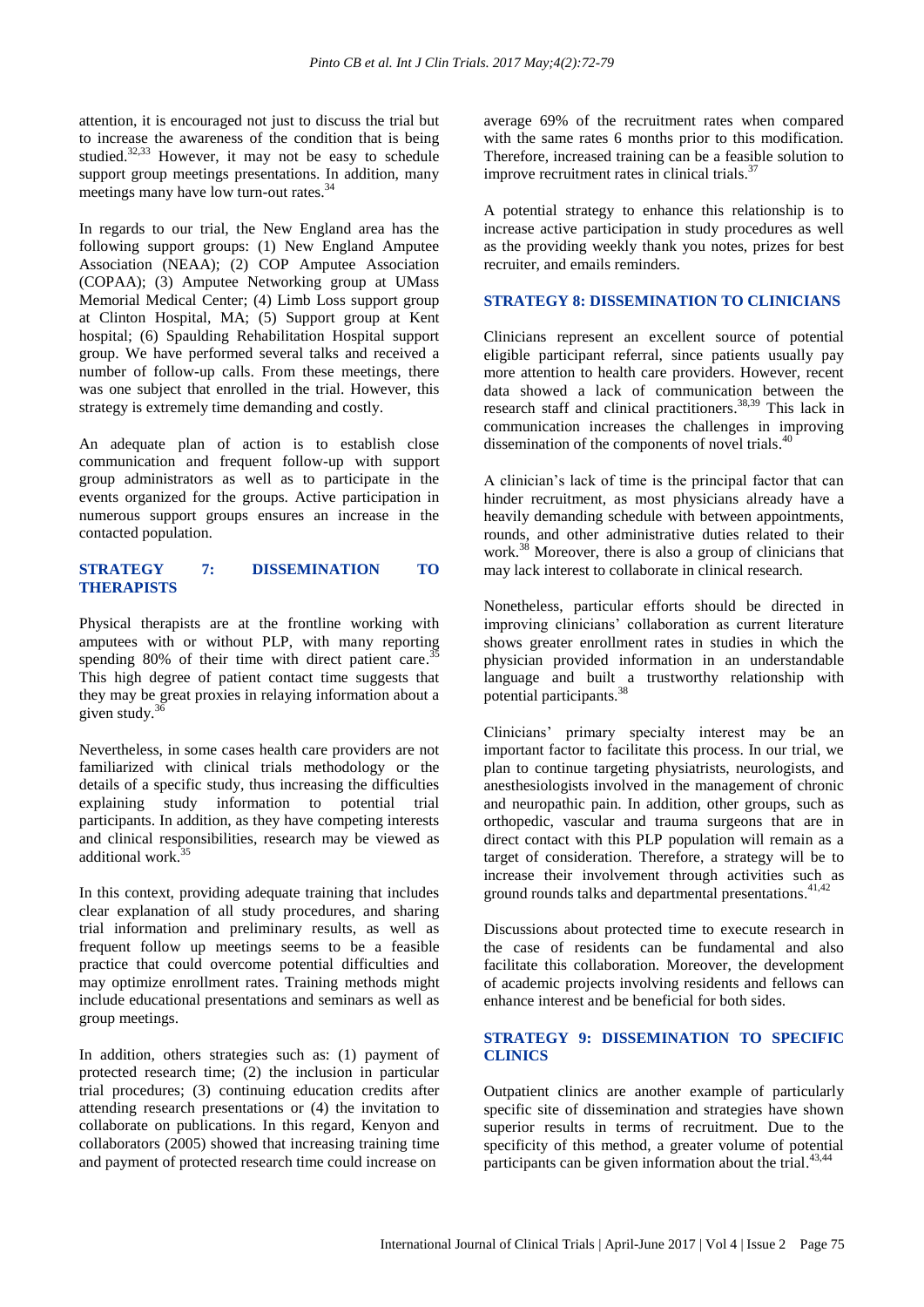Key points to facilitate recruitment include establishing a good relationship with clinics and a clear explanation of the research methods. For instance, IRB approved strategies in which a co-investigator stays in the clinic for potential subjects interested in learning more may decrease the amount of time that physicians spend on the trial and enhance effectiveness of this strategy. In addition, other methods such as constant communication with clinics collaborating with the trial is also very important. 45,46

## **STRATEGY 10: DISSEMINATION IN PLP CONFERENCES**

The final strategy for dissemination is through medical conferences. This is a great opportunity to network with potential health care providers in the field and also to enhance awareness of the trial. The research group needs to monitor the calendar of national and international meetings, participating with posters and oral presentation. Researcher groups can also contact conference organizers in order to check whether and how it is possible to promote clinical trials and sponsor the recruitment among colleagues. Also in some of these conferences, there is also participation of patients who may be interested in learning more about a prospective trial.<sup>47</sup>

For the particular case of PLP, the Amputee Coalition National Amputee conference is an example of an important event in which patients and clinicians get together to discuss the main problems and solutions facing the amputee community. $^{48}$  Even though potential collaboration and interest may not be from local research groups or patients, it is still important to develop this strong network as usually subjects also contact different health care providers in various locations.

In addition, local meetings in rehabilitation, pain, and neurology may be useful for PLP. For instance, the Massachusetts neurological association (MNA) annual meeting 2017; Hawkathon Digital Health; Spaulding Rehabilitation Hospital Hackathon; American Academy of Neurology Annual Meeting 2017 in Boston. 49-52

#### **DISCUSSION**

According to the NIH, about 80% of the clinical trials in the US missed their timelines and patient recruitment and enrollment were the primary causes of this delay.<sup>45,46</sup> This setback increases research costs, and can delay the approval of the therapeutic intervention under investigation. 45,46 This is an even a bigger problem for conditions in which there is no established guidelines of treatment such is the case with phantom limb pain. In this context, different strategies of recruitment can be used to increase enrollment and prevent delays in clinical trials. However, existing literature point out to the fact that most of RCTs lack standardized recruitment plans thereby jeopardizing the efficacy of the process. In addition, the cost effectiveness of each strategy needs to be considered (Figure 1). Even strategies with higher cost and lower effectiveness should be considered whenever a wide dissemination strategy is recommended for optimizing recruitment efforts.



**Figure 1: Relationship between recruitment costs and efforts.**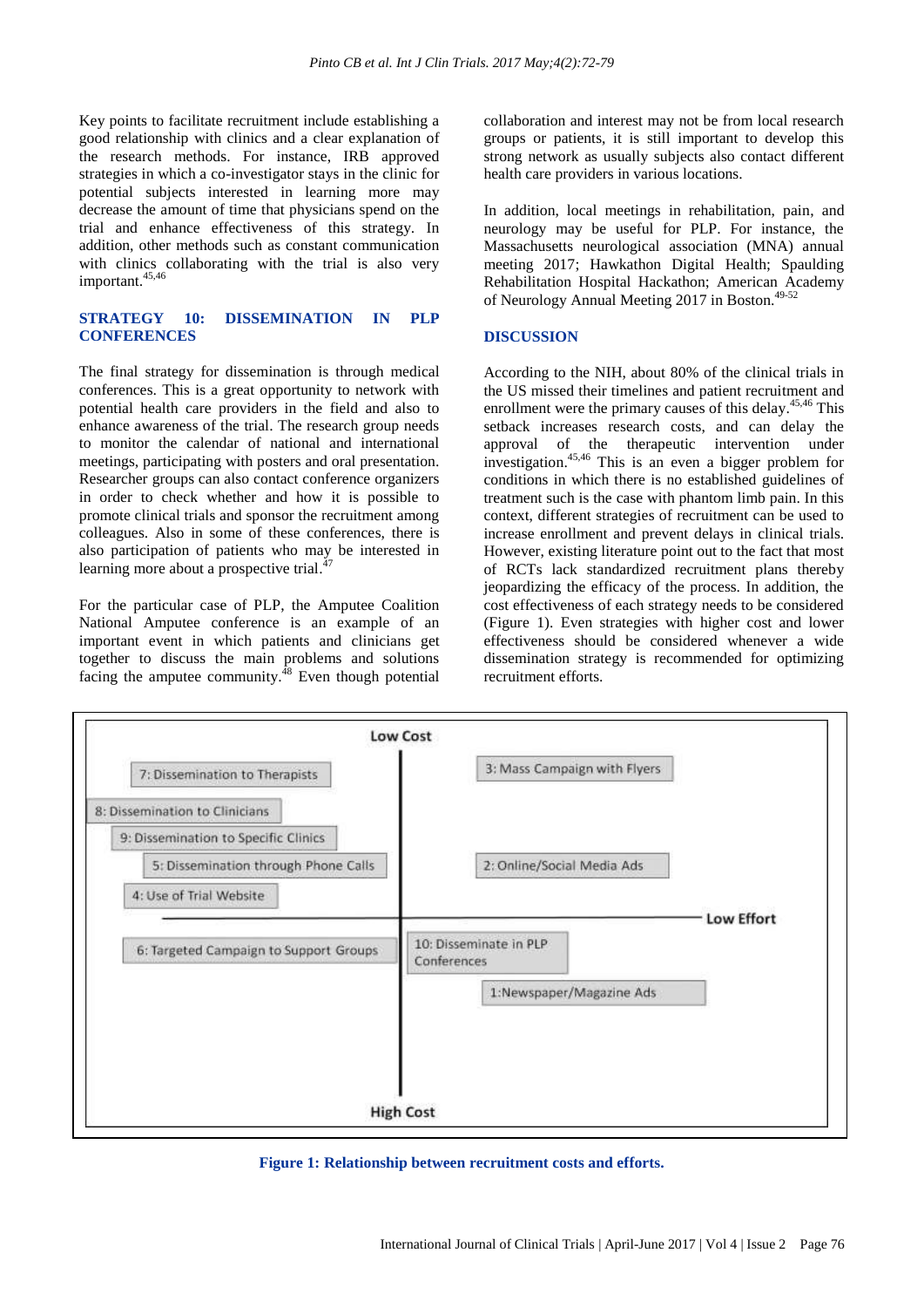

**Figure 2: Strategy of dissemination and target group.**

The effectiveness of recruitment methods seem to be proportional to the amount of information reaching potential subjects. In fact, here we reviewed ten strategies to disseminate information about a given study. We believe that the information about the trial needs to reach not only subjects and health care providers, but a larger community that may also be related to the PLP subjects such as family members and friends. We therefore built a scheme correlating the strategy of dissemination with the targeted group (Figure 2).

We propose that the frequent assessment of each recruitment strategy is an essential step to improve the recruitment plan and perform adjustment to overcome difficulties throughout the development of the study. Although these methods are challenging for clinical trials with other populations, specific characteristics of the PLP population add extra barriers that require to be addressed with additional care.

In the past year, our research group has been testing and implementing these strategies. According to current literature, this is in agreement with recent guidelines for recruitment Nevertheless, assessing and revising the methods and their efficacy is an important step to any successful recruitment plan. In this review, we aimed to put all these strategies in the context of a main theme namely; dissemination.

Each of the presented methods might require periodic adjustments based on analysis of the time spent versus the resulting yield. Therefore, it will be possible to identify the most effective strategies as well modifying least effective ones. Moreover, none of these methods will likely be effective by themselves, so a multi-targeted approach will likely be the most effective towards a successful recruitment plan.

Recruitment teams have to consider that this multitargeted approach is usually time demanding and the results will be seen in a longer period of time. Therefore, organization and frequent assessment of the methods are essential for the success of recruitment. In addition, someone needs to "see a message" about a study three to four times before they decided to learn more and about nine times before they act on it. <sup>53</sup> Therefore, keeping a strong dissemination strategy regardless of short-term gains is essential.

Despite the availability of a large amount of literature that shows a high incidence level for PLP among amputees (about  $60 - 80\%$ ), the recruitment yield (meaning those who are interested in the trial and those who ended up enrolling) is still small, ranging somewhere between 5 to  $10\%$ .<sup>3</sup> In addition to that, there are other competing needs for PLP subjects such as mobility, balance as well as concomitant problems inherent to the amputation (neuromas, heterotopic ossification, infection, reopening of amputation wound) that may require more of their personal time to address and preventing them to participate in a pain trial. The most important action for and investigator planning a PLP trial is to anticipate these problems, budget the necessary resources, and develop a strong plan of dissemination to enhance recruitment.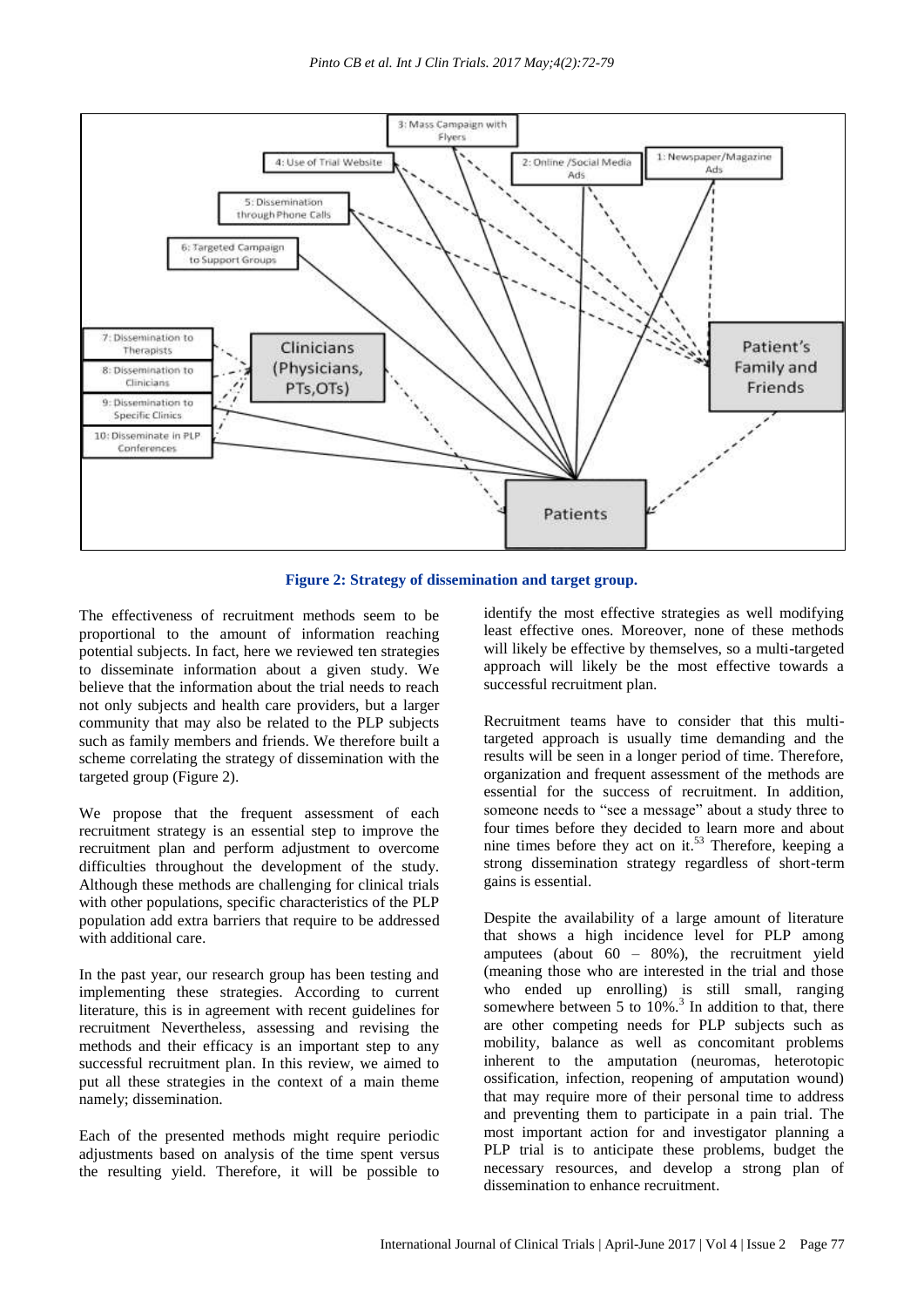#### **ACKNOWLEDGEMENTS**

This research was supported by an NIH RO1 grant (1R01HD082302-01A1).We thank all the participants of the clinical trials and colleagues who collaborate raising efforts and awareness in regards of clinical research.

*Funding: This trial is funded by an NIH RO1 grant (1R01HD082302-01A1) Conflict of interest: None declared Ethical approval: Not required*

#### **REFERENCES**

- 1. Ziegler-Graham K, MacKenzie E, Ephraim P, Travison T, Brookmeyer R. Estimating the prevalence of limb loss in the United States: 2005 to 2050. Arch Phys Med Rehabil. 2008;89(3):422-9.
- 2. Dillingham TR, Pezzin LE, Mackenzie EJ. Limb Amputation and Limb Deficiency : Epidemiology and Recent Trends in the United States. South Med J. 2002;95(8):875-84.
- 3. Flor H. Phantom-limb pain: Characteristics, causes, and treatment. Lancet Neurol. 2002;1(3):182-9.
- 4. Rao A, Sharma N, Gajra A. Management of lung cancer in the elderly. In: Cancer Treatment and Research. Volume 170. 2016: 251-84.
- 5. Volkow ND, McLellan AT. Opioid Abuse in Chronic Pain - Misconceptions and Mitigation Strategies. N Engl J Med. 2016;374(13):1253-63.
- 6. Bell SA, Tudur Smith C. A comparison of interventional clinical trials in rare versus non-rare diseases: an analysis of ClinicalTrials.gov. Orphanet J Rare Dis. 2014;9:170.
- 7. Jonker AH, Mills A, Lau LPL, Ando Y, Baroldi P, Bretz F, Burman CF, Collignon O, et.al. Small Population Clinical Trials: Challenges in the Field of Rare Diseases. Scientific Secretariat of the IRDiRC. 2016.
- 8. ISR Reports. The Expanding Web of Clinical Trial Patient Recruitment, 2014. Available at http://www.isrreports.com/wp-content/uploads/ 2014/04/ISR-The-Expanding-Web-of-Clinical-Trial-Patient-Recruitment-Whitepaper.pdf. Accessed 4 February 2017.
- 9. Rosner BMH, Fervenza FC, Bunchman TE. Randomized Clinical Trials : Why is Nephrology so Far Behind? Nephrology Times. 2008;1(2):5-6.
- 10. Strippoli GFM. The Number, Quality, and Coverage of Randomized Controlled Trials in Nephrology. J Am Soc Nephrol. 2004;15(2):411-9.
- 11. McDonald AM, Knight RC, Campbell MK. What influences recruitment to randomised controlled trials? A review of trials funded by two UK funding agencies. Trials. 2006;7:9.
- 12. Pinto CB, Saleh Velez FG, Bolognini N, Crandell D, Merabet LB, Fregni F. Optimizing Rehabilitation for Phantom Limb Pain Using Mirror Therapy and Transcranial Direct Current Stimulation: A

Randomized, Double-Blind Clinical Trial Study Protocol. JMIR Res Protoc. 2016;5(3):138.

- 13. Frandsen M, Thow M, Ferguson SG. The Effectiveness Of Social Media (Facebook) Compared With More Traditional Advertising Methods for Recruiting Eligible Participants To Health Research Studies: A Randomized, Controlled Clinical Trial. JMIR Res Protoc. 2016;5(3):161.
- 14. Miller EG, Nowson CA, Dunstan DW, Kerr DA, Solah V, Menzies D, et al. Recruitment of older adults with type 2 diabetes into a community-based exercise and nutrition randomised controlled trial. Trials. 2016;17:12.
- 15. Nanji A. Newspaper Readership Trends by Platform and Age. marketingprofs.
- 16. Hapca A, Jennings CG, Wei L, Wilson A, Macdonald TM, Mackenzie IS. Effectiveness of newspaper advertising for patient recruitment into a clinical trial. Br J Clin Pharmacol. 2014;77(6):1064- 72.
- 17. Amputee Coalition. inMotion Magazine. http://www.amputee-coalition.org/limb-lossresource-center/publications/inmotion/.Acessed 5 February 2017.
- 18. New england amputee association. New England Amputee Association 2013. Available at: http://www.newenglandamputeeassociation.com. Accessed 10 February 2017.
- 19. Social Networking Use. Pew Research Center. Available at http://www.pewresearch.org/datatrend/media-and-technology/social-networking-use/. Accessed 25 January 2017.
- 20. Frandsen M, Walters J, Ferguson SG. Exploring the viability of using online social media advertising as a recruitment method for smoking cessation clinical trials. Nicotine Tob Res. 2014;16(2):247-51.
- 21. Ben eld JA, Szlemko WJ. Internet- based data collection: Promises and realities. J Res Pract. 2006;2(2).
- 22. Topolovec-Vranic J, Natarajan K. Use of Social Media in Recruitment for Medical Research Studies: A Scoping Review. J Med Internet Res. 2016;18(11):286.
- 23. Graham AL, Milner P, Saul JE PL. Online Advertising as a Public Health and Recruitment Tool: Comparison of Different Media Campaigns to Increase Demand for Smoking Cessation Interventions. J Med Internet Res. 2008;10(5):50.
- 24. Thoma A, Farrokhyar F, McKnight L, Bhandari M. How to optimize patient recruitment. Canadian J Surg. 2010:53(3):205-10.
- 25. Hondras M a, Long CR, Haan AG, Spencer LB, Meeker WC. Recruitment and enrollment for the simultaneous conduct of 2 randomized controlled trials for patients with subacute and chronic low back pain at a CAM research center. J Altern Complement Med. 2008;14(8):983-92.
- 26. Kelechi TJ, Watts A WJ. Recruitment strategy effectiveness for a Ostomy, cryotherapy